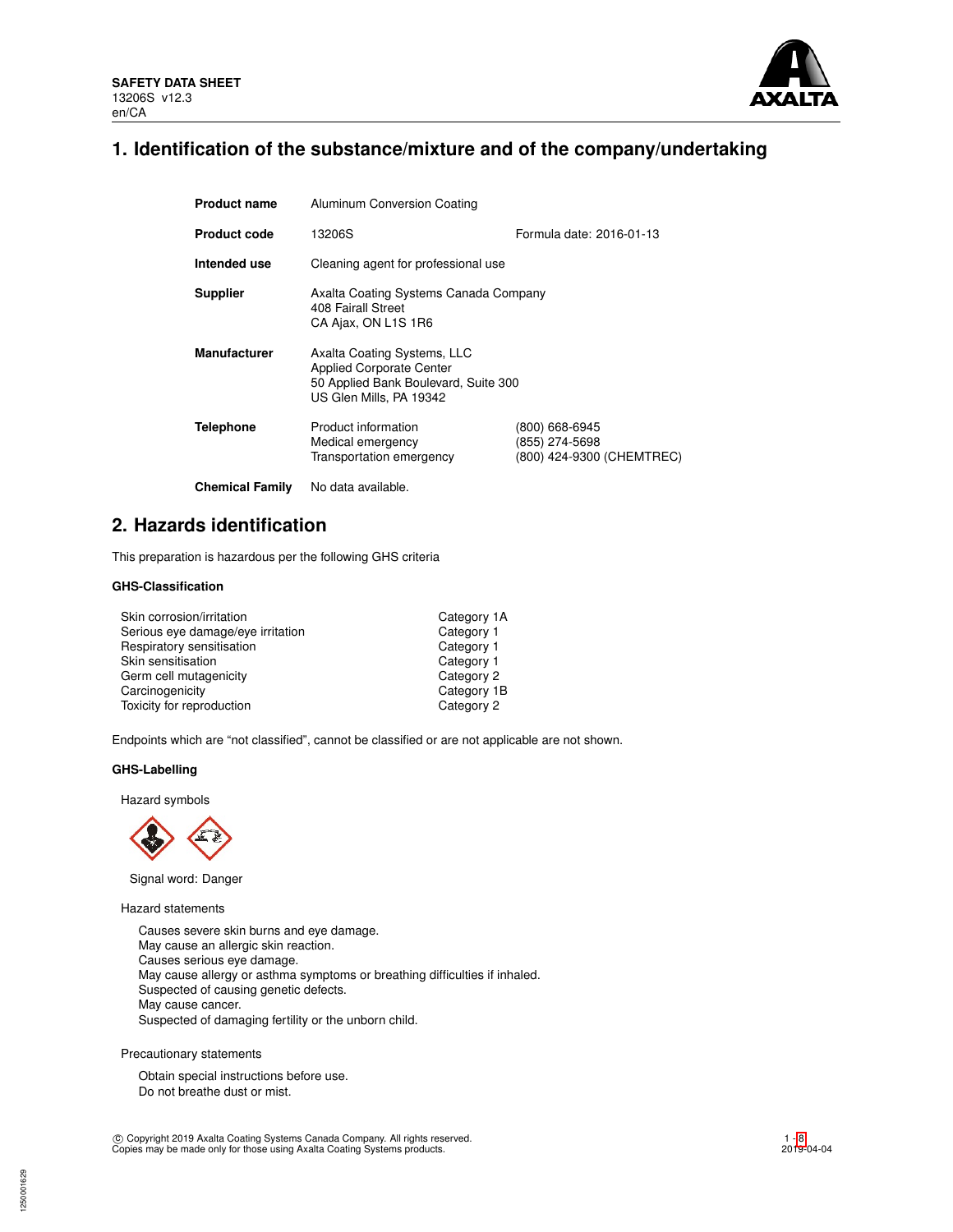

Contaminated work clothing should not be allowed out of the workplace. Wear protective gloves/protective clothing/eye protection/face protection. Wear respiratory protection. IF SWALLOWED: Rinse mouth. Do NOT induce vomiting. IF INHALED: Remove person to fresh air and keep comfortable for breathing. IF IN EYES: Rinse cautiously with water for several minutes. Remove contact lenses, if present and easy to do. Continue rinsing. IF exposed or concerned: Get medical advice/ attention. Immediately call a POISON CENTER/doctor. Specific treatment (see supplemental first aid instructions on this label). If skin irritation or rash occurs: Get medical advice/ attention. If experiencing respiratory symptoms: Call a POISON CENTER/doctor. Store locked up. Dispose of contents/container in accordance with local regulations. IF ON SKIN (or hair): Take off immediately all contaminated clothing. Rinse skin with water or shower.

#### **Other hazards which do not result in classification**

Intentional misuse by deliberately concentrating and inhaling the contents may be harmful or fatal.

**The following percentage of the mixture consists of ingredient(s) with unknown acute toxicity:** 0 %

# **3. Composition/information on ingredients**

mixture of solvents

#### **Components**

| CAS-No.   | Chemical name | Concentration |
|-----------|---------------|---------------|
| 7738-94-5 | Chromic acid  | 1.0%          |

Actual concentration ranges withheld as a trade secret. Non-regulated ingredients 90 - 100%

# **4. First aid measures**

#### **Eye contact**

Remove contact lenses. Irrigate copiously with clean, fresh water for at least 15 minutes, holding the eyelids apart. Seek medical advice.

#### **Skin contact**

Do NOT use solvents or thinners. Take off all contaminated clothing immediately. Wash skin thoroughly with soap and water or use recognized skin cleanser. If skin irritation persists, call a physician.

#### **Inhalation**

Avoid inhalation of vapour or mist. Move to fresh air in case of accidental inhalation of vapours. If breathing is irregular or stopped, administer artificial respiration. If unconscious place in recovery position and seek medical advice. If symptoms persist, call a physician.

#### **Ingestion**

If swallowed, seek medical advice immediately and show this safety data sheet (SDS) or product label. Do NOT induce vomiting. Keep at rest.

#### **Most Important Symptoms/effects, acute and delayed**

# **Inhalation**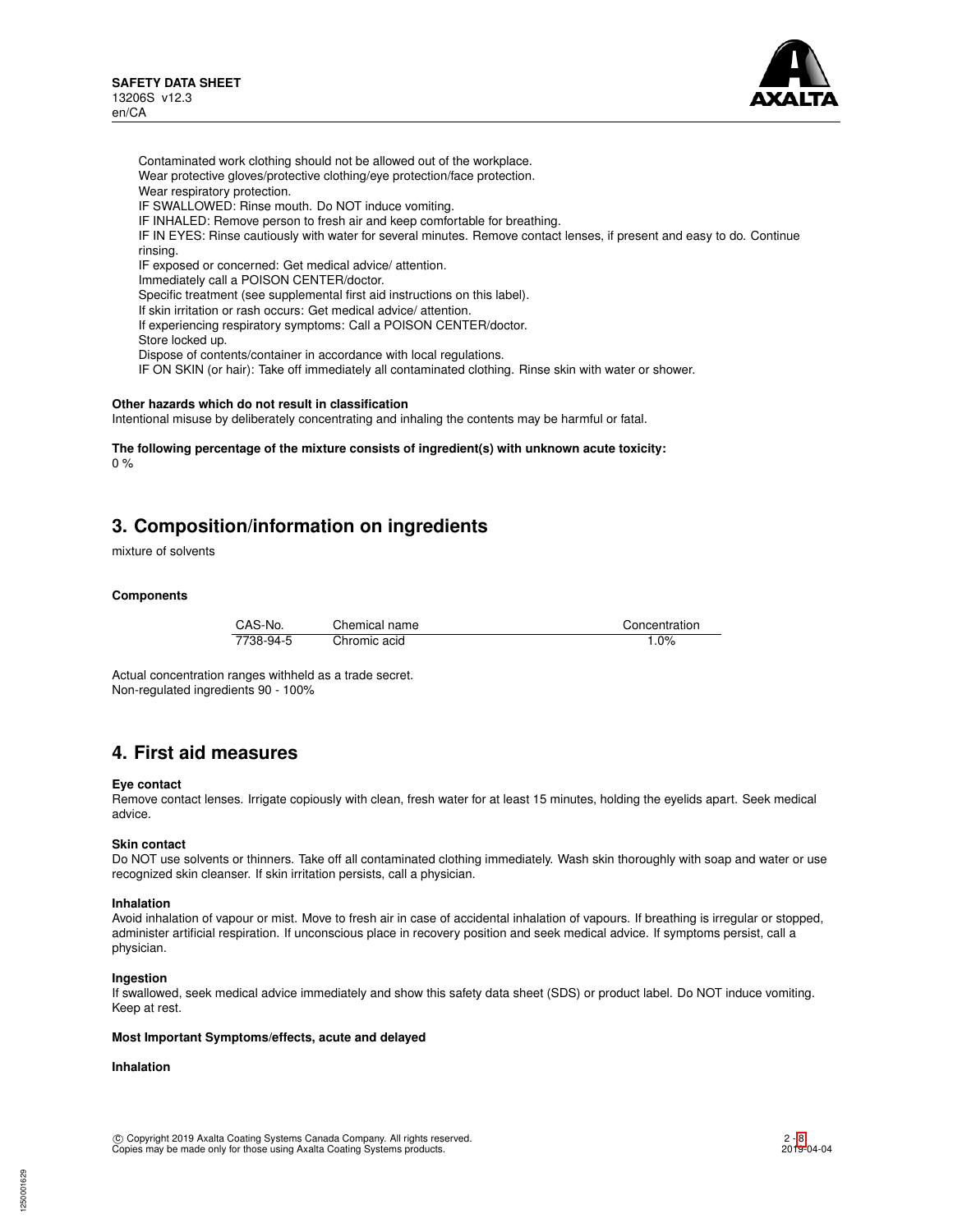

May cause nose and throat irritation. May cause nervous system depression characterized by the following progressive steps: headache, dizziness, nausea, staggering gait, confusion, unconsciousness. Reports have associated repeated and prolonged overexposure to solvents with permanent brain and nervous system damage.

#### **Ingestion**

May result in gastrointestinal distress.

#### **Skin or eye contact**

May cause irritation or burning of the eyes. Repeated or prolonged liquid contact may cause skin irritation with discomfort and dermatitis.

#### **Indication of Immediate medical attention and special treatment needed if necessary**

No data available on the product. See section 3 and 11 for hazardous ingredients found in the product.

# **5. Firefighting measures**

#### **Suitable extinguishing media**

Universal aqueous film-forming foam, Carbon dioxide (CO2), Dry chemical

# **Extinguishing media which shall not be used for safety reasons**

High volume water jet

#### **Hazardous combustion products**

CO, CO2, smoke, and oxides of any heavy metals that are reported in "Composition, Information on Ingredients" section.

**Fire and Explosion Hazards**

No data available

#### **Special Protective Equipment and Fire Fighting Procedures**

Full protective flameproof clothing should be worn as appropriate. Wear self-contained breathing apparatus for firefighting if necessary. In the event of fire, cool tanks with water spray. Do not allow run-off from fire fighting to enter public sewer systems or public waterways.

# **6. Accidental release measures**

# **Procedures for cleaning up spills or leaks**

Ventilate area. If heated above the flashpoint, remove sources of ignition. Prevent skin and eye contact and breathing of vapor. Wear a properly fitted air-purifying respirator with organic vapor cartridges (NIOSH approved TC-23C), eye protection, gloves and protective clothing. Confine, remove with inert absorbent, and dispose of properly.

# **Environmental precautions**

Do not let product enter drains. Notify the respective authorities in accordance with local law in the case of contamination of rivers, lakes or waste water systems.

# **7. Handling and storage**

#### **Precautions for safe handling**

Observe label precautions. Close container after each use. If heated above its flash point, this must be handled as if it were a flammable liquid. Do not transfer contents to bottles or unlabeled containers. Wash thoroughly after handling and before eating or smoking. Do not freeze. If material is a coating: do not sand, flame cut, braze or weld dry coating without a NIOSH approved air purifying respirator with particulate filters or appropriate ventilation , and gloves. Combustible dust clouds may be created where operations produce fine material (dust). Avoid formation of significant deposits of material as they may become airborne and form combustible dust clouds. Build up of fine material should be cleaned using gentle sweeping or vacuuming in accordance with best practices. Cleaning methods (e.g. compressed air) which can generate potentially combustible dust clouds should not be used.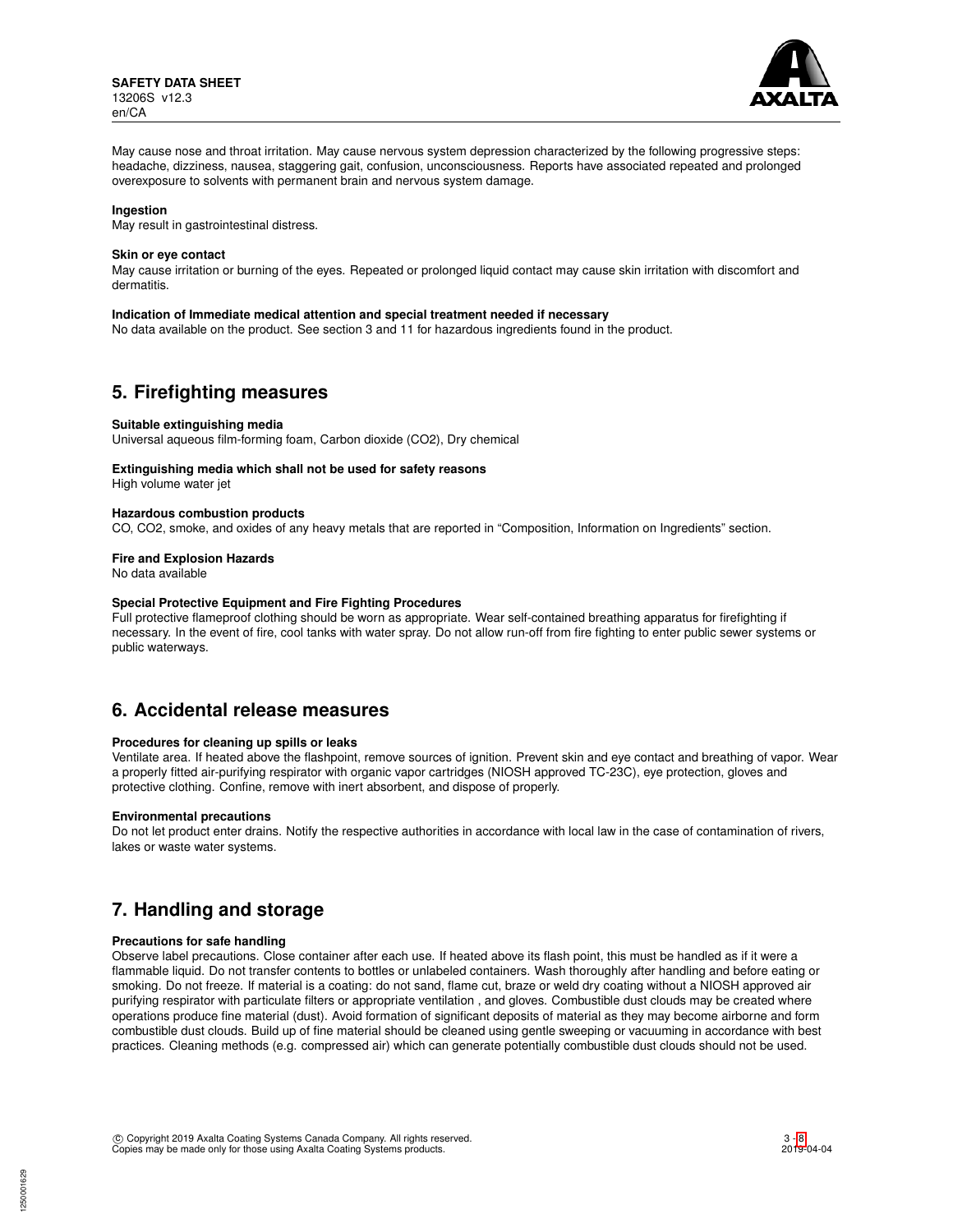

#### **Advice on protection against fire and explosion**

Solvent vapours are heavier than air and may spread along floors. Vapors may form explosive mixtures with air and will burn when an ignition source is present. Always keep in containers of same material as the original one. Never use pressure to empty container: container is not a pressure vessel. The accumulation of contaminated rags may result in spontaneous combustion. Good housekeeping standards and regular safe removal of waste materials will minimize the risks of spontaneous combustion and other fire hazards.

# **Storage**

#### **Requirements for storage areas and containers**

Observe label precautions. Store in a dry, well ventilated place away from sources of heat, ignition and direct sunlight. No smoking. Prevent unauthorized access. Containers which are opened must be carefully resealed and kept upright to prevent leakage.

### **Advice on common storage**

Store separately from oxidizing agents and strongly alkaline and strongly acidic materials.

# **8. Exposure controls/personal protection**

### **Engineering controls and work practices**

Provide adequate ventilation.This should be achieved by a good general extraction and -if practically feasible- by the use of a local exhaust ventilation.If these are not sufficient to maintain concentrations of particulates and solvent vapour below the OEL, suitable respiratory protection must be worn.

### **National occupational exposure limits**

The product contains no substances classified as hazardous to health by an OEL value in concentrations which should be taken into account.

### **Protective equipment**

Personal protective equipment should be worn to prevent contact with eyes, skin or clothing.

# **Respiratory protection**

Do not breathe vapors or mists. Wear a properly fitted air-purifying respirator with organic vapor cartridges (NIOSH approved TC-23C) and particulate filter (NIOSH TC-84A) during application and until all vapors and spray mists are exhausted. In confined spaces, or in situations where continuous spray operations are typical, or if proper air-purifying respirator fit is not possible, wear a positive pressure, supplied-air respirator (NIOSH TC-19C). In all cases, follow respirator manufacturer's directions for respirator use. Do not permit anyone without protection in the painting area.

# **Eye protection**

Desirable in all industrial situations. Goggles are preferred to prevent eye irritation. If safety glasses are substituted, include splash guard or side shields.

#### **Skin and body protection**

Neoprene gloves and coveralls are recommended.

#### **Hygiene measures**

Wash skin thoroughly with soap and water or use recognized skin cleanser. Do NOT use solvents or thinners.

#### **Environmental exposure controls**

Do not let product enter drains.

# **9. Physical and chemical properties**

# **Appearance**

**Form:** liquid **Colour:** clear **Odour:** Characteristic Paint Odor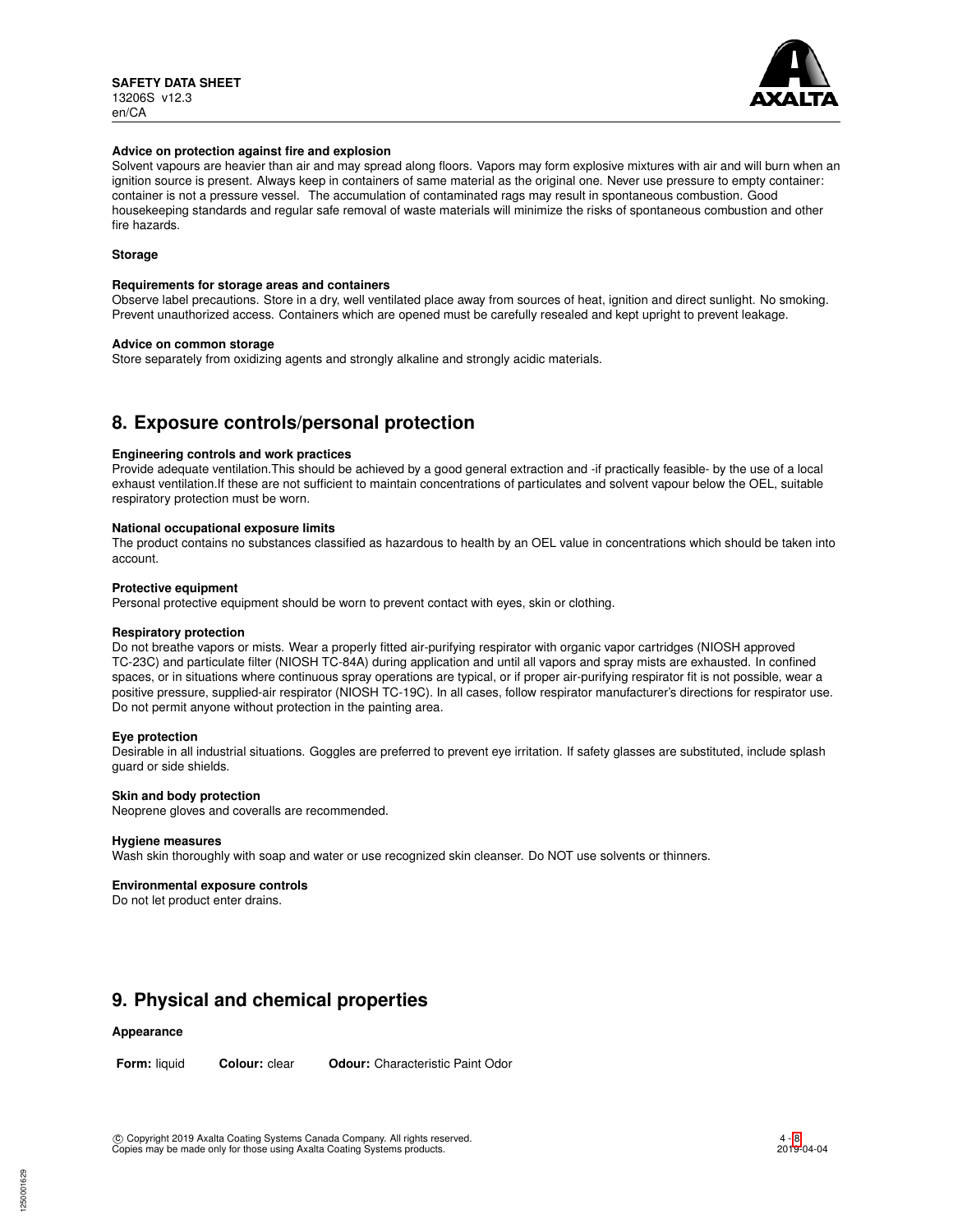### **SAFETY DATA SHEET** 13206S v12.3 en/CA



| Lower Explosive Limit<br>Not applicable.<br><b>Upper Explosive Limit</b><br>Not applicable.<br>Slower than Ether<br>Evaporation rate<br>Vapor pressure of principal solvent<br>Not applicable. |  |
|------------------------------------------------------------------------------------------------------------------------------------------------------------------------------------------------|--|
|                                                                                                                                                                                                |  |
|                                                                                                                                                                                                |  |
|                                                                                                                                                                                                |  |
|                                                                                                                                                                                                |  |
| Solubility of Solvent In Water<br>appreciable                                                                                                                                                  |  |
| Vapor density of principal solvent $(Air = 1)$<br>0                                                                                                                                            |  |
| Approx. Boiling Range<br>Not applicable.                                                                                                                                                       |  |
| Approx. Freezing Range<br>Not applicable.                                                                                                                                                      |  |
| Gallon Weight (lbs/gal)<br>8.37                                                                                                                                                                |  |
| <b>Specific Gravity</b><br>1.00                                                                                                                                                                |  |
| Percent Volatile By Volume<br>99.24%                                                                                                                                                           |  |
| Percent Volatile By Weight<br>99.00%                                                                                                                                                           |  |
| Percent Solids By Volume<br>0.76%                                                                                                                                                              |  |
| Percent Solids By Weight<br>1.00%                                                                                                                                                              |  |
| pH (waterborne systems only)<br>No data available.                                                                                                                                             |  |
| Partition coefficient: n-octanol/water<br>No data available                                                                                                                                    |  |
| Not applicable.<br><b>DIN 51794</b><br>Ignition temperature                                                                                                                                    |  |
| Not applicable.<br>Decomposition temperature                                                                                                                                                   |  |
| Not applicable.<br>Viscosity (23 $\,^{\circ}$ C)<br>ISO 2431-1993                                                                                                                              |  |

Does not sustain combustion.

# **10. Stability and reactivity**

### **Stability**

Stable

# **Conditions to avoid**

Stable under recommended storage and handling conditions (see section 7).

#### **Materials to avoid**

None reasonably foreseeable.

#### **Hazardous decomposition products**

When exposed to high temperatures may produce hazardous decomposition products such as carbon monoxide and dioxide, smoke, oxides of nitrogen.

# **Hazardous Polymerization**

Will not occur.

### **Sensitivity to Static Discharge**

If heated above the flash point, solvent vapors in air may explode if static grounding and bonding is not used during transfer of this product.

# **Sensitivity to Mechanical Impact**

None known.

# **11. Toxicological information**

**Information on likely routes of exposure**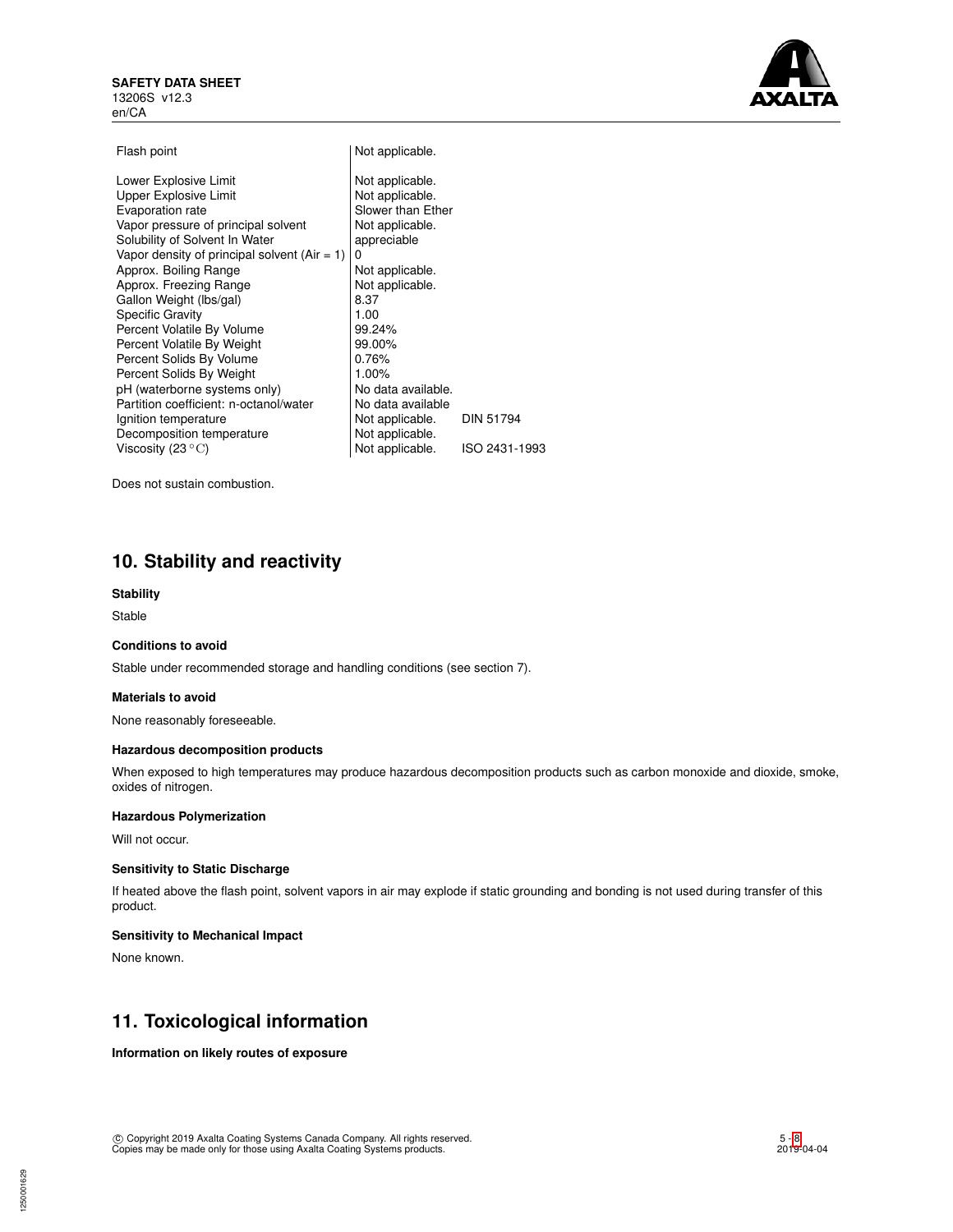

### **Inhalation**

May cause nose and throat irritation. May cause nervous system depression characterized by the following progressive steps: headache, dizziness, nausea, staggering gait, confusion, unconsciousness. Reports have associated repeated and prolonged overexposure to solvents with permanent brain and nervous system damage.

### **Ingestion**

May result in gastrointestinal distress.

#### **Skin or eye contact**

May cause irritation or burning of the eyes. Repeated or prolonged liquid contact may cause skin irritation with discomfort and dermatitis.

**Delayed and immediate effects and also chronic effects from short and long term exposure:**

**Acute oral toxicity** not hazardous

**Acute dermal toxicity** not hazardous

**Acute inhalation toxicity** not hazardous

% of unknown composition: 0 %

**Skin corrosion/irritation**

|                                                                     | Chromic acid Category 1A |  |
|---------------------------------------------------------------------|--------------------------|--|
| Serious eye damage/eye irritation                                   |                          |  |
|                                                                     | Chromic acid Category 1  |  |
| <b>Respiratory sensitisation</b>                                    |                          |  |
|                                                                     | Chromic acid Category 1  |  |
| Skin sensitisation                                                  |                          |  |
|                                                                     | Chromic acid Category 1  |  |
| Germ cell mutagenicity                                              |                          |  |
|                                                                     | Chromic acid Category 2  |  |
| Carcinogenicity                                                     |                          |  |
|                                                                     | Chromic acid Category 1B |  |
| <b>Toxicity for reproduction</b>                                    |                          |  |
|                                                                     | Chromic acid Category 2  |  |
| Target Organ Systemic Toxicant - Single exposure<br>not hazardous   |                          |  |
| Target Organ Systemic Toxicant - Repeated exposure<br>not hazardous |                          |  |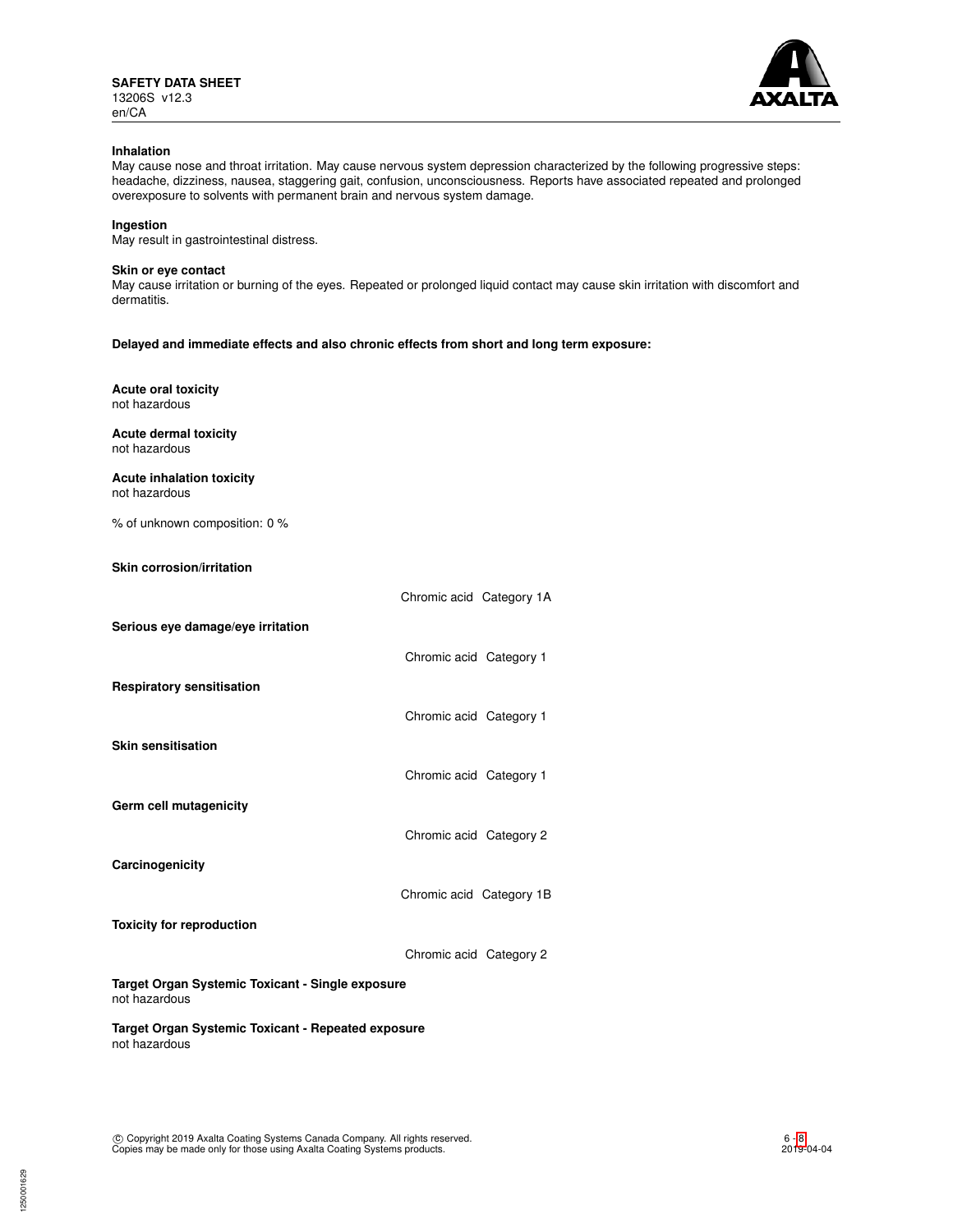

# **Aspiration toxicity**

Not classified according to GHS criteria

**Numerical measures of toxicity (acute toxicity estimation (ATE),etc. )** No information available.

**Symptoms related to the physical, chemical and toxicological characteristics** No information available.

# **12. Ecological information**

There are no data available on the product itself. The product should not be allowed to enter drains or watercourses.

# **13. Disposal considerations**

# **Provincial Waste Classification**

Check appropriate provincial and local waste disposal regulations for proper classifications.

# **Waste Disposal Method**

Do not allow material to contaminate ground water systems. Incinerate or otherwise dispose of waste material in accordance with Federal, State, Provincial, and local requirements. Do not incinerate in closed containers.

# **14. Transport information**

Not classified as dangerous in the meaning of transport regulations.

# **Matters needing attention for transportation**

Confirm that there is no breakage, corrosion, or leakage from the container before shipping. Be sure to prevent damage to cargo by loading so as to avoid falling, dropping, or collapse. Ship in appropriate containers with denotation of the content in accordance with the relevant statutes and rules.

# **15. Regulatory information**

# **TSCA Status**

In compliance with TSCA Inventory requirements for commercial purposes.

# **DSL Status**

All components of the mixture are listed on the DSL.

# **Photochemical Reactivity**

Non-photochemically reactive

**Regulatory information**

|  |                        |     |      | FPCRA-                 | — CERCLA CAA |  |
|--|------------------------|-----|------|------------------------|--------------|--|
|  | CAS # Ingredient       |     |      | 302 TPQ RQ 311/312 313 | RQ(lbs) HAP  |  |
|  | 7738-94-5 Chromic acid | NR. | - NR |                        |              |  |

**Key:**

EPCRA Emergency Planning and Community Right-to-know Act (aka Title III, SARA)